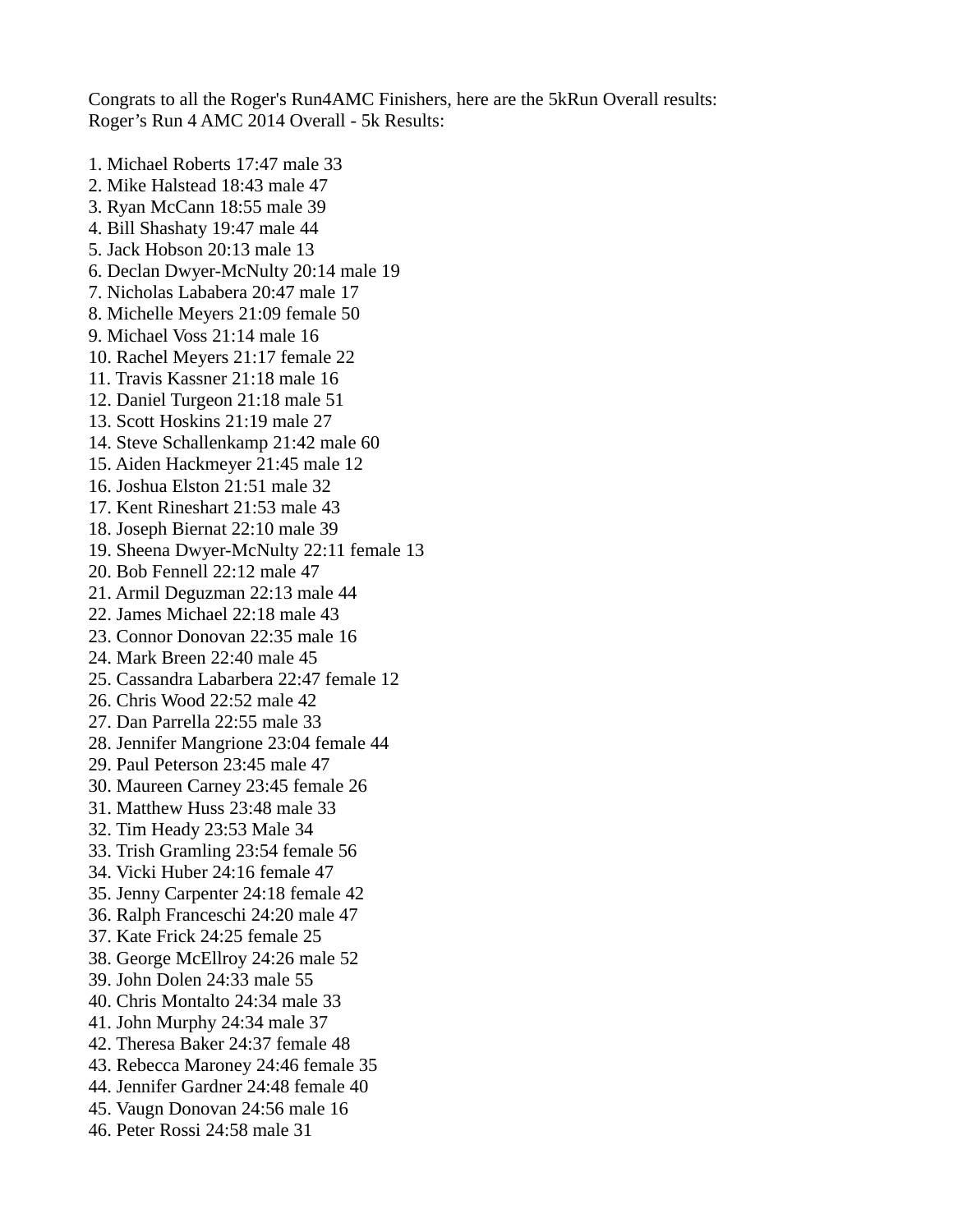47. Cindy Gray 25:11 female 35 48. Scott Flandreau 25:13 male 39 49. Michelle Scott 25:21 female 42 50. Bob Ryan 25:25 male 51 51. Sean Meagher 25:45 male 34 52. Sally Dwyer-McNulty 25:55 female 47 53. Mary Beth Perfas 26:00 female 57 54. Kimberly Alexander 26:10 female 42 55. Francis Arencibia 26:11 male 28 56. Kevin Gardner 26:22 male 43 57. Liam Peterson 26:39 male 16 58. Bill Hicks 26:41 male 62 59. Nicole Brien 26:46 female 34 60. Aaron&Ronan Hicks 26:55 male 33 61. Maris Soldner 26:56 female 32 62. Mary DeNitto 26:58 female 66 63. Katrina Fernandez 27:04 female 29 64. William Reichman 27:26 male 15 65. Deborah Fraleigh 27:26 female 44 66. Mary Hare 27:27 female 49 67. Tim Mahoney 27:27 male 50 68. Mackenzie Wade 27:27 female 12 69. Mackenzie Storrs 27:28 female 11 70. Jacob Foster 27:28 male 12 71. Colleen Foster 27:28 female 42 72. Emily Levine 27:39 female 15 73. Jeff Levine 27:46 male 48 74. Anthony Genile 27:47 male 35 75. Becky Wood 27:49 female 40 76. Sharon Santandra 27:53 female 52 77. Jen Lawson 27:54 female 41 78. Fran Thompson 28:05 female 48 79. Gary Hackmeyer 28:08 male 44 80. Wayne Witherwax 28:16 male 53 81. Bernadette McCrudden 28:16 female 46 82. Kayla Turgeon 28:17 female 13 83. Jennie Stokum 28:17 female 39 84. Joel Cook 28:22 male 43 85. Nicole Palmucci 28:24 female 45 86. Kristen Dorner 28:42 female 39 87. Jennifer Yozzo 28:43 female 44 88. Isobel Usawicz 29:31 female 42 89. Austin Litton 29:41 male 7 90. Thomas Jones 29:55 male 47 91. Ellen and Sophie Litton 29:56 female 31 92. Cheryl Engel 29:57 female 42 93. Amy Ekesen 30:10 female 41 94. Linda Turgeon 30:15 female 45 95. Steven Minard 30:18 male 53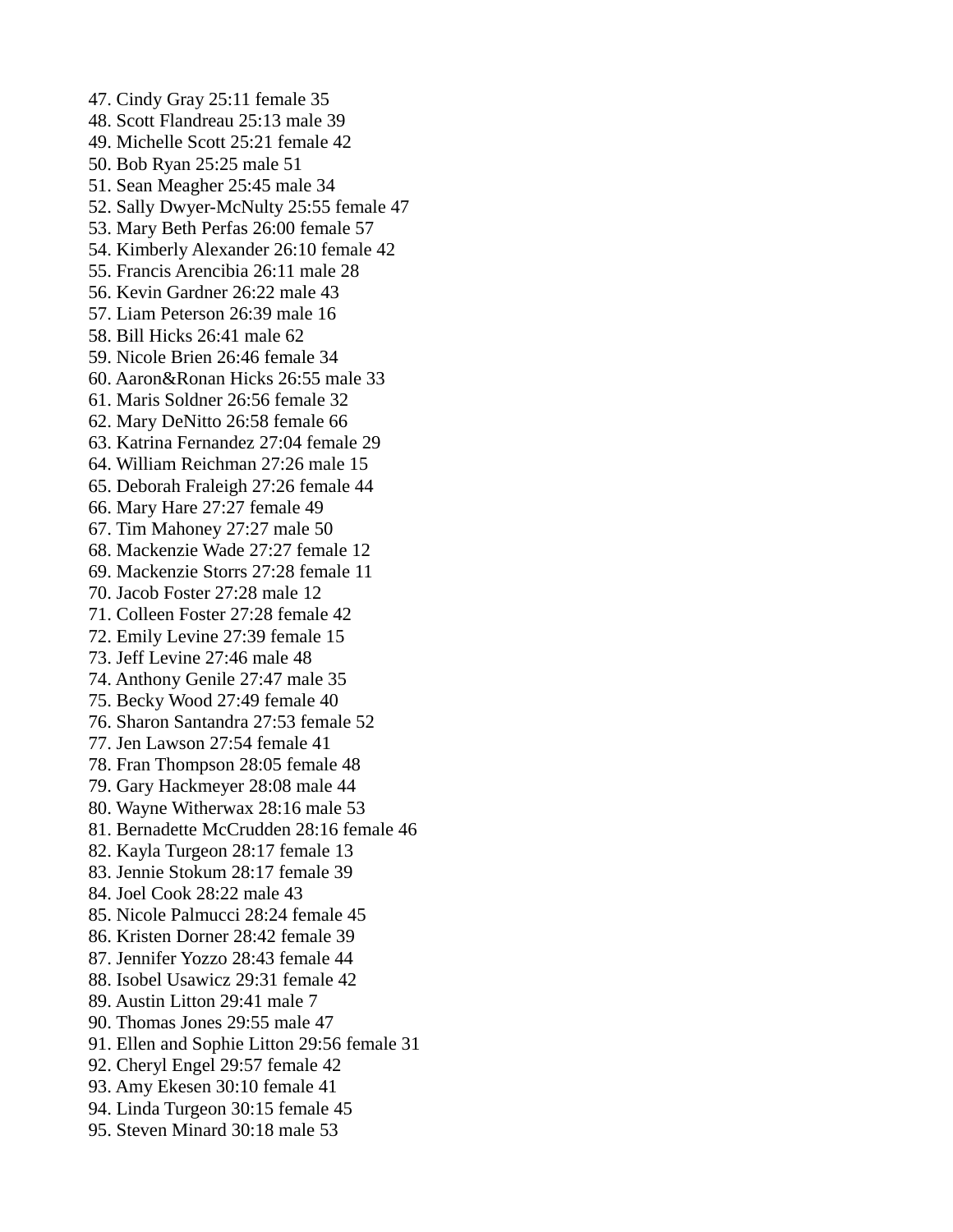96. Ally McCrudden 30:19 female 12 97. Gabriel Yozzo 30:21 male 12 98. John Waterson 30:22 male 41 99. Kayleigh Wood 30:23 female 14 100. Elizabeth Biernat 30:23 female 39 101. Fernando Perfas 30:24 male 65 102. Dan Behnken 30:24 male 40 103. Ian Marchant 30:26 male 50 104. Donna Woodward 30:31 female 43 105. Alanna Hicks 30:47 female 31 106. Michelle Lowney 31:02 female 39 107. Janine Durant 31:10 female 39 108. Lyndsey Dussling 31:34 female 33 109. Emily Davison 31:34 female 35 110. Matt Fertoli 31:54 male 27 111. Shawn Doyle 31:57 male 42 112. Heather Doyle 32:01 female 41 113. Ben Tredike 32:02 male 55 114. Bob Nieuwer 32:04 male 50 115. Amy Anderson 32:05 female 39 116. Tricia Angelini 32:23 female 40 117. Helena O'Shea 32:28 female 13 118. Charlotte Micos 32:08 female 61 119. Lynzie Hulle 32:44 female 13 120. Kathleen Marrinan 33:01 female 49 121. Natalie Nieuwehuiz 33:01 female 12 122. Rochelle Marshall 33:03 female 73 123. Jim Lowney 33:12 male 55 124. Natalie Ryan 33:29 female 15 125. Skip Ryan 33:29 male 47 126. Alexis Ferrara 33:29 female 13 127. Gary OReilly 33:41 male 46 128. Megan Buhler 33:44 female 30 129. Chris Buhler 33:45 male 30 130. Scott Patterson 33:45 male 52 131. Laura Rothballer 33:46 female 50 132. Kevin Wade 33:56 male 49 133. Barbara Murray 34:03 female 49 134. Audrey Nieuwenhuiz 34:04 female 15 135. Lia Michos 34:06 female 23 136. Jenn Carroll 34:07 female 21 137. Ed Lewis 34:14 male 24 138. Kathy Kassner 34:15 female 51 139. Leslie Zolnik 35:24 female 32 140. Lawrence Zolnik 35:24 male 66 141. Stacie Secor 35:51 female 27 142. Annie Berger 36:33 female 26 143. Kelly Weisbecker 36:57 female 47 144. Peter Weisbecker 36:57 male 47